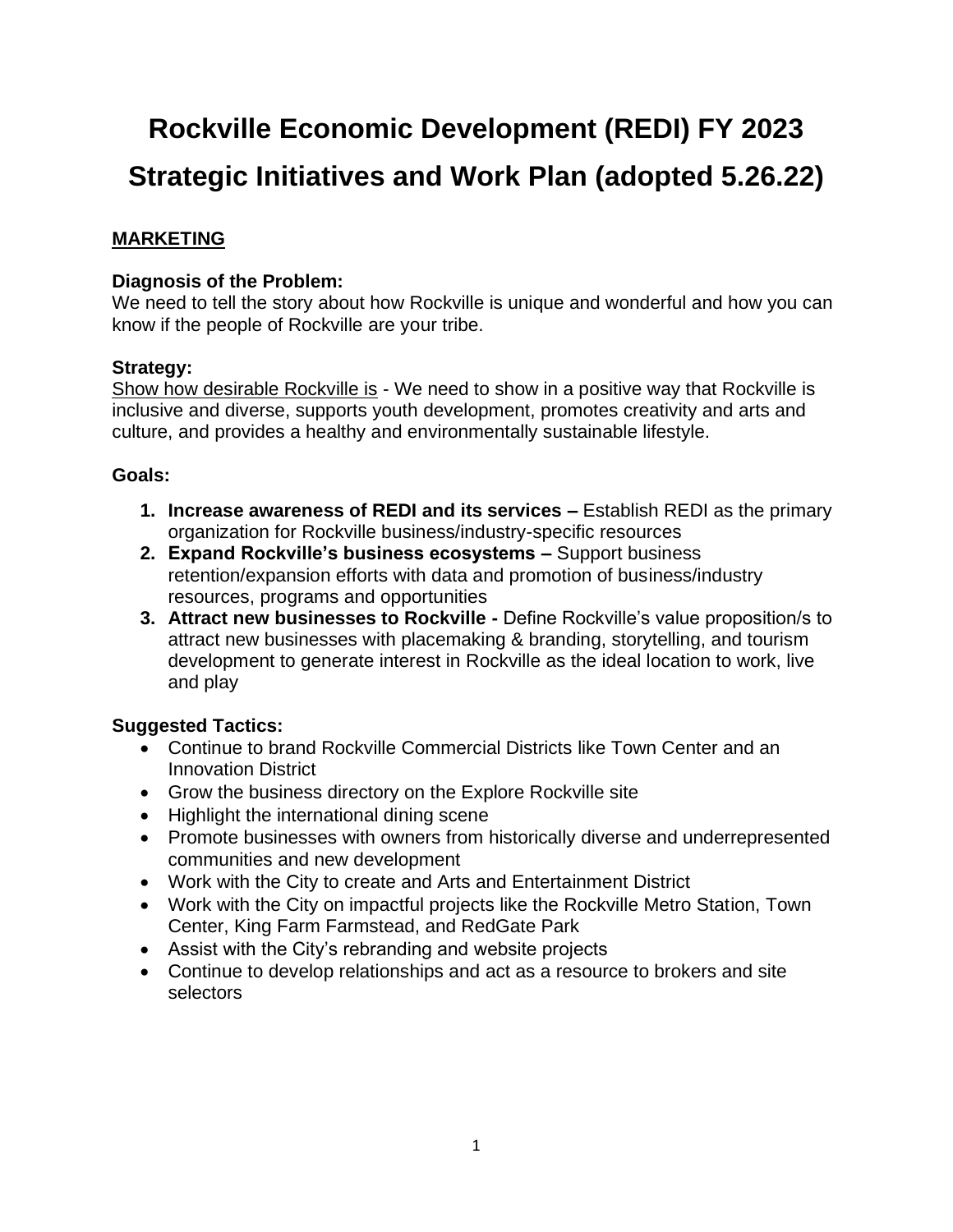#### **Metrics:**

| <b>Metrics</b>                                                                                                                                       | <b>Actual</b><br><b>FY2021</b> | <b>Adopted</b><br><b>FY2022</b> | <b>Proposed</b><br><b>FY2023</b>                 |
|------------------------------------------------------------------------------------------------------------------------------------------------------|--------------------------------|---------------------------------|--------------------------------------------------|
| Number of strategically placed<br>print ads in regional/national<br>publications                                                                     | 1                              | $\overline{2}$                  | 0<br>(Propose to<br>remove this<br>metric)       |
| Reach of REDI marketing<br>communications/advertising<br>Website<br>Social Media (FB, Twitter,<br>LinkedIn)<br><b>Newsletters</b><br>Events/Projects |                                |                                 | 16,000<br>(Propose to<br>include this<br>metric) |
| Number of digital posts<br>promoting Rockville as a place to<br>do business                                                                          | 57                             | 50                              | 50                                               |
| Number of Rockville companies<br>promoted through social media                                                                                       | 162                            | 150                             | 150                                              |
| Number of broker/economic<br>development event sponsorships<br>where REDI receives brand<br>recognition                                              | 9                              | $\overline{4}$                  | $\overline{7}$                                   |
| Number of industry sector events<br>hosted/promoted                                                                                                  | 16                             | 8                               | 10                                               |
| Number of external articles<br>posted that share news about<br>Rockville's industry sectors                                                          | 12                             | 40                              | 50                                               |

# **BUSINESS RETENTION/EXPANSION/ATTRACTION**

#### **Diagnosis of the Problem:**

People no longer move to the job; businesses are locating where the talent is.

## **Strategy:**

Show businesses how their needs can be met in Rockville - Provide information and resources to brokers and businesses that they need to decide to be in Rockville and help to create an environment that meets business and workforce needs.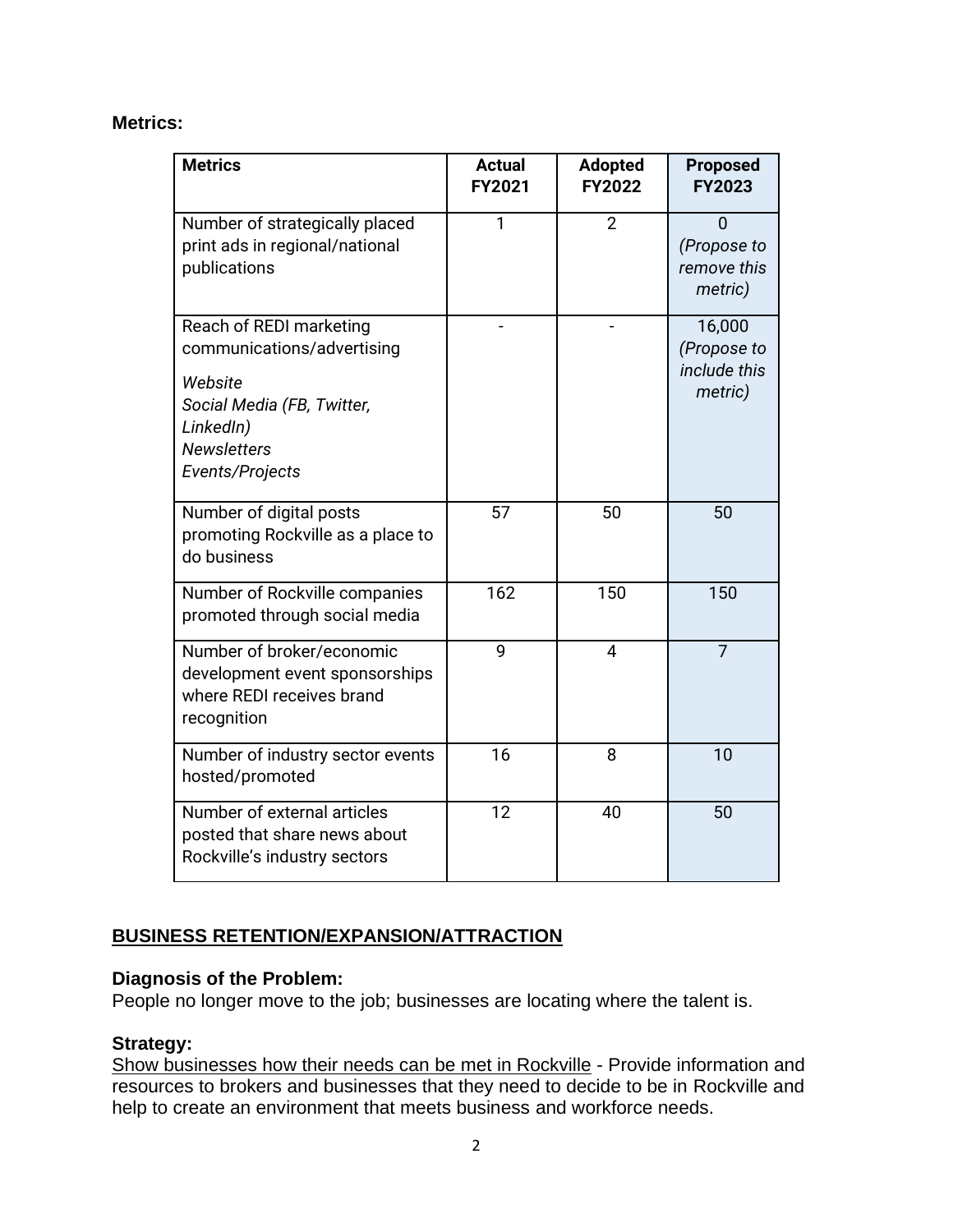## **Goals:**

- **1. Support and grow existing businesses in Rockville –** act as a connector and resource provider, including supporting incubators, mentor programs, and tech transfer efforts
- **2. Make Rockville attractive to businesses and workers –** The top issues for businesses are 1) talent pool, 2) quality of life, and 3) business climate, so REDI should work with partners to positively impact these areas
- **3. Attract new businesses to Rockville –** work with partners to secure attraction projects, including providing incentives
- 4. **Champion City efforts –** Support and provide feedback on planning, permitting or zoning activities that are often a business' first encounter with Rockville

## **Suggested Tactics:**

- Assist City in marketing the FAST program and other initiatives for businesses
- Work with City on ordinance revision to create advantages for doing business in Rockville and remove unnecessary barriers
- Communicate tech transfer opportunities
- Highlight the life science and immunology cluster as well as healthcare and tech
- Advocate for more lab space and incubator opportunities for early-stage companies
- Educate the brokers and development community about incentives and other resources that will help them attract businesses and partner with marketing teams to shape narrative about Rockville as a premier location
- Continue engagement with schools to include business involvement and understanding job opportunities for students

## **Metrics:**

- Conduct at least 140 business visits or contacts (in person or virtual).
- Award at least 7 MOVE/Expansion grants with an average annual salary of \$95,000.
- Fill at least 35,000 square feet of space by incentive grantee firms.
- Increase jobs by at least 100 through incentive programs.
- Hold/participate in at least 4 economic development/broker events sponsorships
- Host/promote at least 8 industry sector events.
- Complete the business/site selector surveys and develop conclusions and next steps.
- Reconnect with at least 2 existing Rockville businesses a month to understand business needs and communicate resources.

# **CREATIVE INDUSTRIES AND PLACEMAKING**

## **Diagnosis of the Problem:**

Workers are moving to locations that have a desirable quality of life and amenities.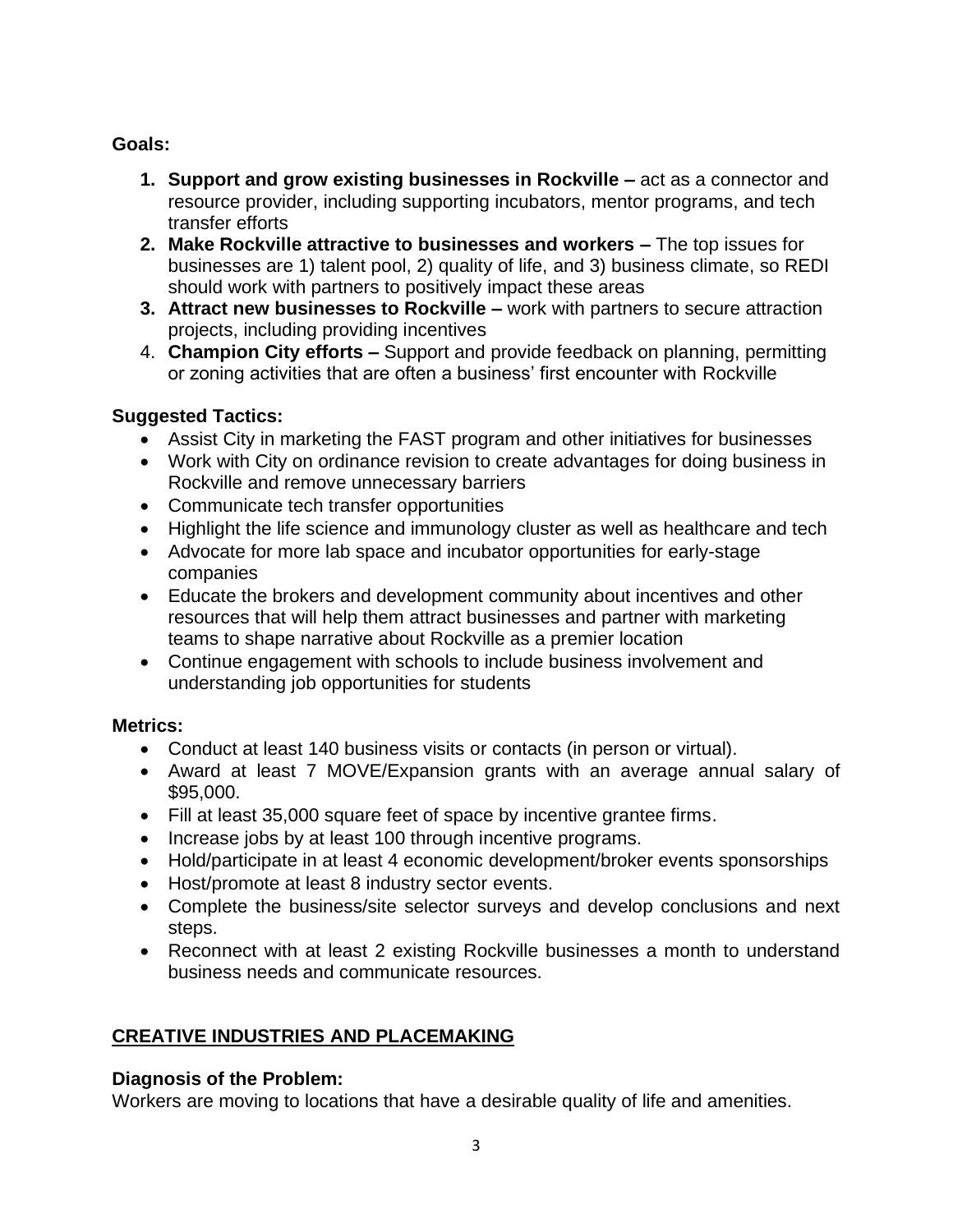## **Strategy:**

Help create a place people want to be - Rockville needs to pivot some of its effort to promote and help develop amenities and the quality of life that attracts workers, keeping in mind that effective placemaking includes more than the physical experience, but also engagement. We want to be a community that thrives on thought and collaboration – Not just physical amenities.

## **Goals:**

- **1. Provide information regarding Rockville Assets –** package and present the qualify of life benefits of Rockville to visitors, workers and residents
- **2. Support Placemaking Activities –** Help create multipurpose experiential spaces where people want to be
- **3. Support development of creative industries and healthy lifestyle options in Rockville –** bring more cultural programming opportunities and promote activities like biking and self-care

## **Possible Tactics:**

- Find ways to enhance public spaces
- Support creation of multipurpose experiential spaces and outdoor dining
- Continue to grow the Explore Rockville website to showcase Rockville assets
- Enhance City's focus on diversity, equity and inclusion, social responsibility, environmental sustainability, and youth development
- Highlight art and culture opportunities and find ways to grow them, including supporting the creation of an Arts and Entertainment District
- Promote personal health and well-being

## **Metrics:**

- 1. Grow traffic on the Explore Rockville website
- 2. Work with the City to showcase the Public Art program
- 3. Develop content for various channels to promote Rockville's quality of life and healthy lifestyle
- 4. Work with the City on placemaking to create and activate areas to attract people
- 5. Work with the City to adjust ordinances as possible to create business advantages
- 6. Attract and grow creative industry businesses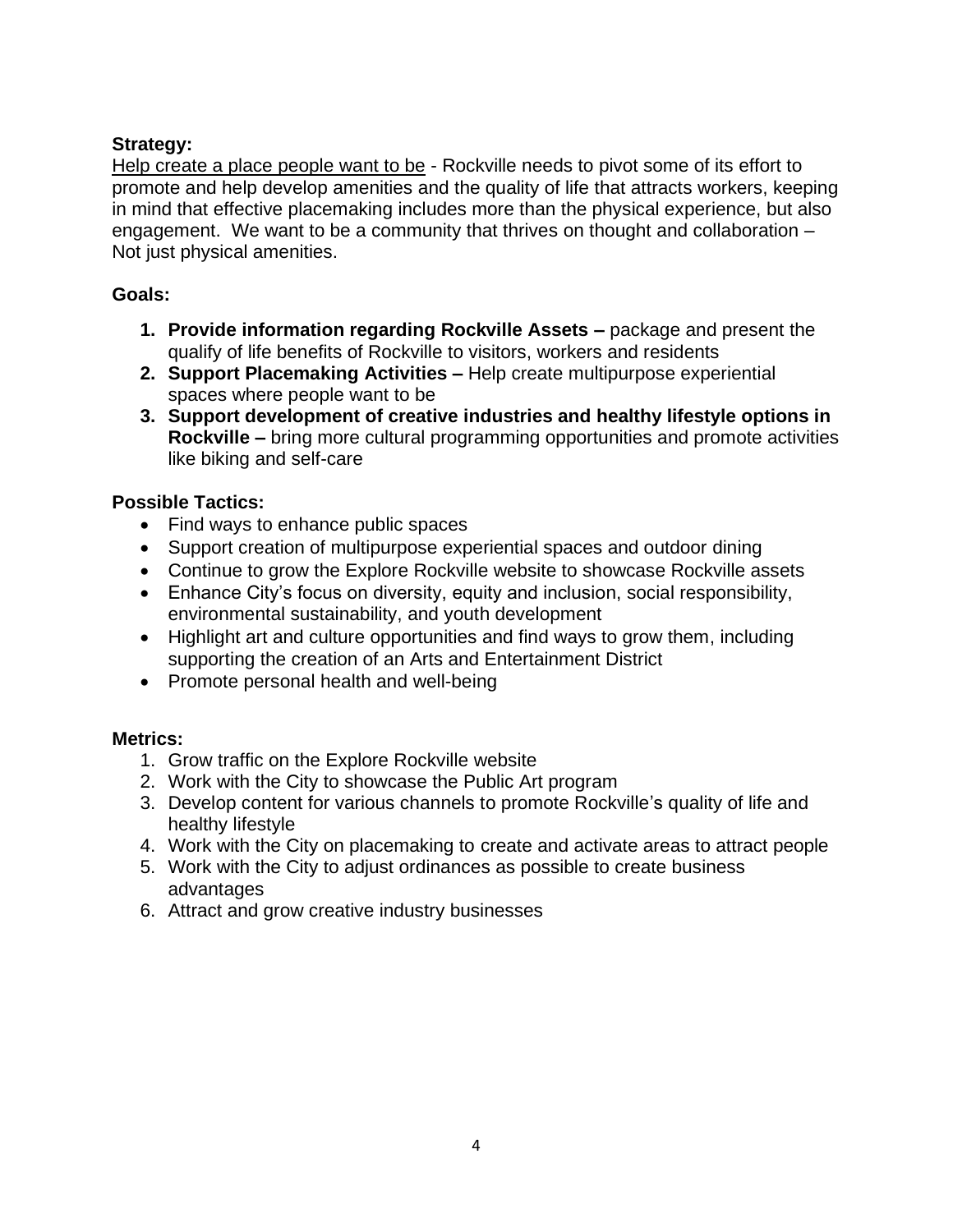#### **MARYLAND WOMEN'S BUSINESS CENTER Proposed FY2023 Strategic Initiatives and Work Plan**

#### **Mission**

To empower small businesses and women entrepreneurs to launch and grow in Maryland's Capital Region.

### **Vision**

Maryland is a recognized leader for growing and launching successful and innovative women-owned enterprises.

#### **Values**

**Collaboration** Empowerment Expertise **Inclusivity** Innovation

## **PROGRAMMING**

#### **Diagnosis:**

Women entrepreneurs in the region have unique small business needs and MWBC does not have enough information to determine how to properly serve their needs, especially post pandemic.

#### **Strategy:**

Be Client & Market Focused – MWBC needs to identify the needs in the market for women entrepreneurs so that it can serve them successfully.

#### **Tactics:**

- 1. Support women owned enterprises at all stages of the business life cycle
	- a. Education (workshops & training)
	- b. Technical Assistance (advising/mentoring)
	- c. Networking
	- d. Capital Access
- 2. Develop a women's entrepreneurial ecosystem map for the region.
- 3. Conduct a market study to determine current business needs of women entrepreneurs in the region including:
	- a. Solo entrepreneurs
	- b. Small start-up businesses
	- c. Entrepreneurs in regional growth industries
	- d. Minorities and veterans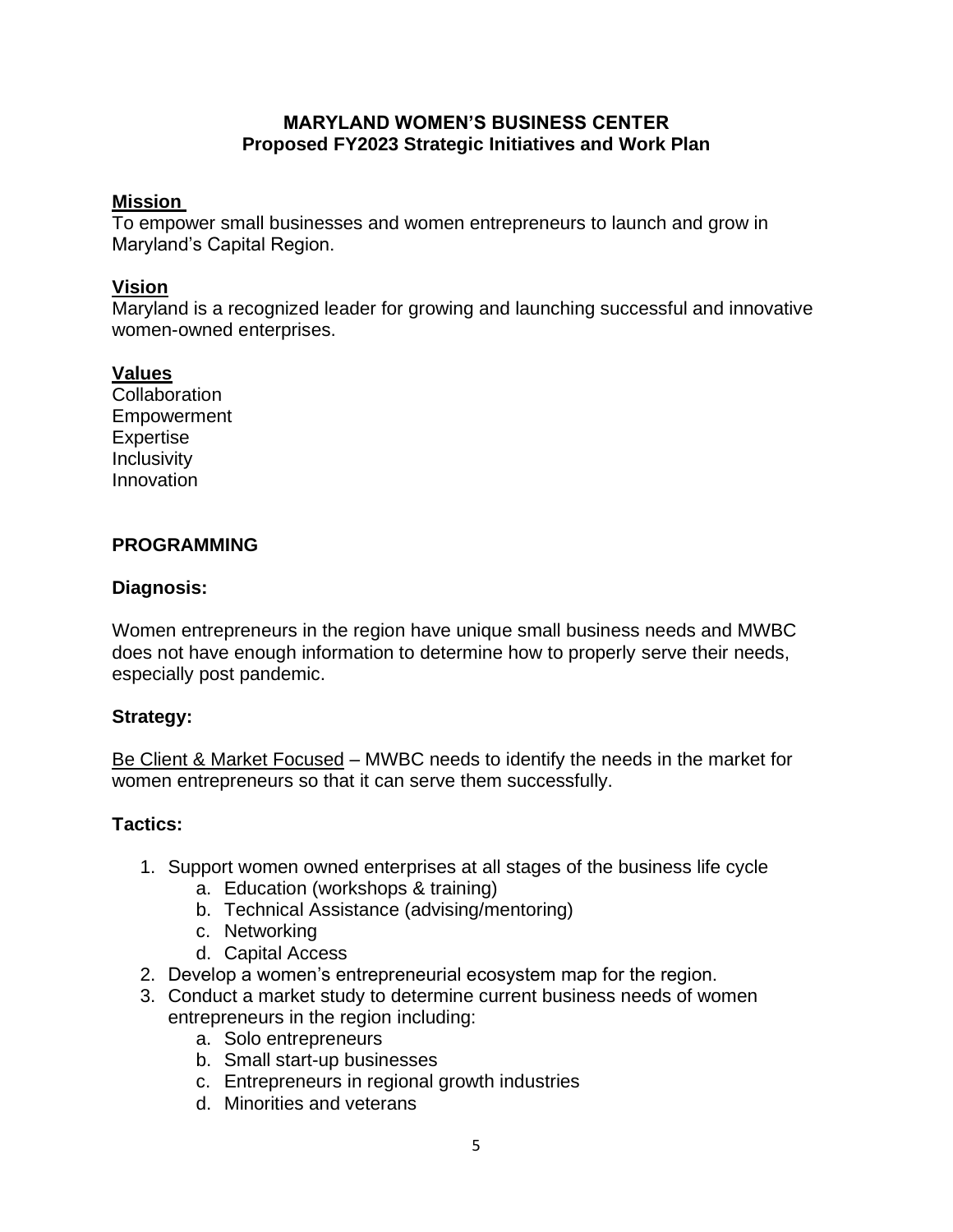- 4. Adjust programming to adapt to market needs
- 5. Consider expansion of the retail incubator program
- 6. Expand services on Bowie State University campus and Howard & Anne Arundel **Counties**
- 7. Develop a new online platform to create a virtual community and access to education & curriculum
- 8. Provide a clear list of funding resources to clients

#### **Metrics:**

- 1. Commission obtaining market information that will allow MWBC to make programming decisions
- 2. Track businesses at each stage of growth to determine which segments are best served by MWBC and how
- 3. Develop reporting about the success of the retail incubator and replicate it in other areas
- 4. Increase number of women entrepreneurs served
- 5. Provide at least 130 workshops through MWBC
- 6. Serve at least 1,200 MWBC workshop attendees

#### **COMMUNICATIONS**

#### **Diagnosis:**

There is not a clear map of the women's entrepreneurial ecosystem in the region, so MWBC needs to fine tune its communications to reach its appropriate market segment.

## **Strategy:**

Maximize Community Impact and Build Awareness – Create community partnerships that help MWBC achieve exceptional and equitable impact as well as to grow the reputation of MWBC as a thought leader in women's entrepreneurial support and ecosystem development.

## **Tactics:**

- 1. Understand the ecosystem so that MWBC and its partners understand each other's resources and services and can make appropriate referrals as well as act as ambassadors for each other's programs
- 2. Enhance MWBC image through dissemination of publications and performance reports
- 3. Develop messaging to engage MWBC client base and expand communication outreach
- 4. Position MWBC staff as thought leaders in their area of expertise and make sure information about the staff expertise is communicated in a way that reaches the potential market for MWBC services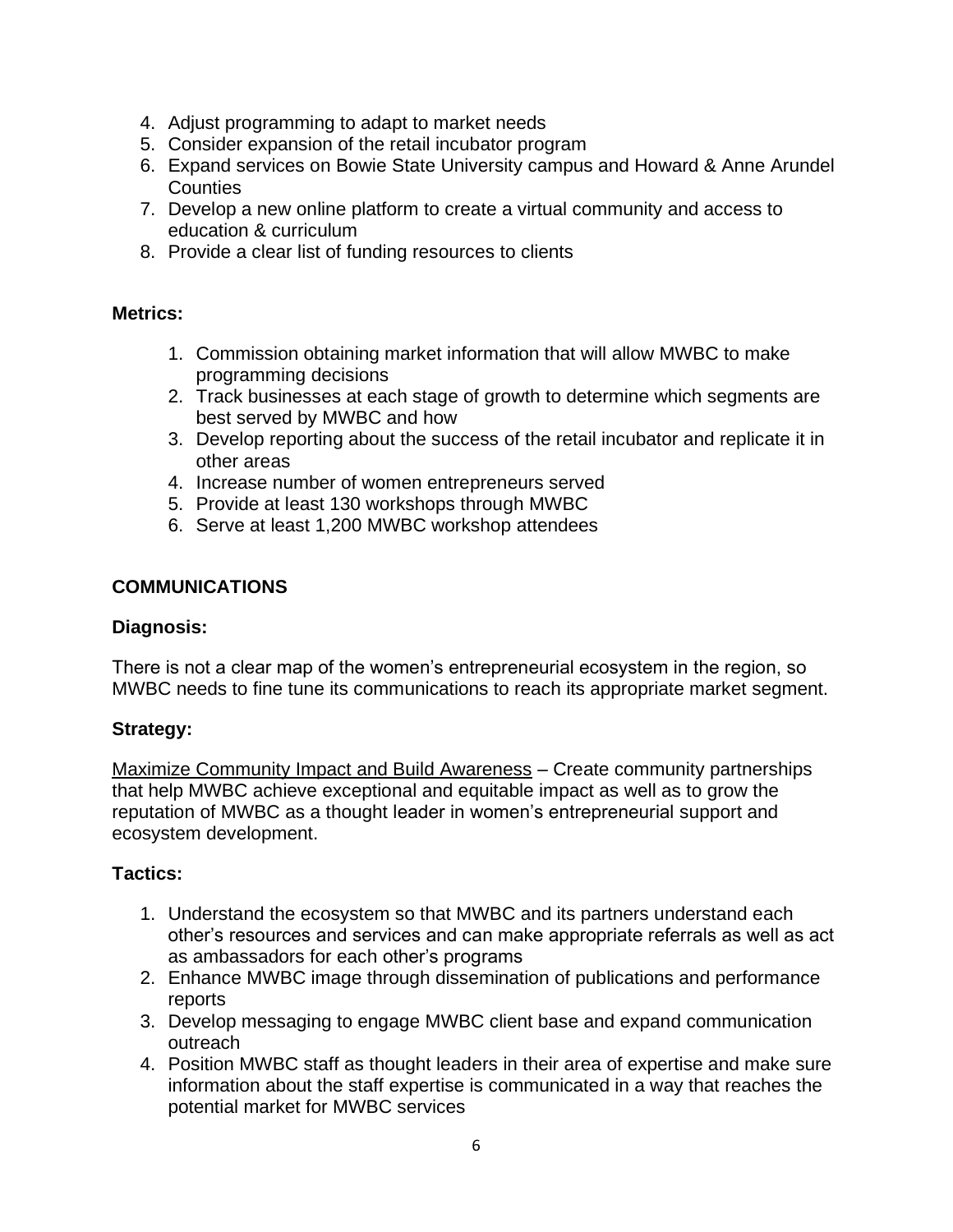5. Work with partners to outline ecosystem of funding sources for clients

#### **Metrics:**

- 1. Have an outline of the ecosystem of small business support partners to help businesses navigate to services they need and to allow staff to make appropriate referrals
- 2. Increase involvement in professional associations like AWBC, WIPP, MEDA, and WNEBC.
- 3. Increase partnerships with other SBA service providers as well as involvement in innovations centers like the one at Bowie State University.
- 4. Track staff training, speeches, articles and social media highlights.
- 5. Enhance and expand the MWBC engagement with regional partners to help create a regional network of women's entrepreneurial support organizations

#### **ROCKVILLE MARKET**

#### **Diagnosis:**

The City of Rockville is a major funder, but there is not a clear articulation of the direct support of MWBC to Rockville small businesses.

#### **Strategy**:

Provide Support to Rockville – MWBC will intentionally work to provide support to Rockville businesses and track that support to be able to show impact.

#### **Tactics:**

- 1. Designate a MWBC business consultant to serve Rockville clients
- 2. Increase integration into REDI by working to be a funnel into their overall economic development programs
- 3. Be intentional in support for businesses in Rockville that are owned by persons of diverse and underrepresented communities including gender, race, and military service.

#### **Metrics:**

- 1. Increase the number of Rockville businesses served
- 2. Identify and tract the number of businesses owned by people from historically diverse and underrepresented communities served
- 3. Strive to infuse at least \$500,000 in capital through MWBC client assistance within the City of Rockville.
- 4. Assist at least 175 businesses owned/operated by people from historically diverse and underrepresented communities in Montgomery County and at least 30 in the City of Rockville through the MWBC.